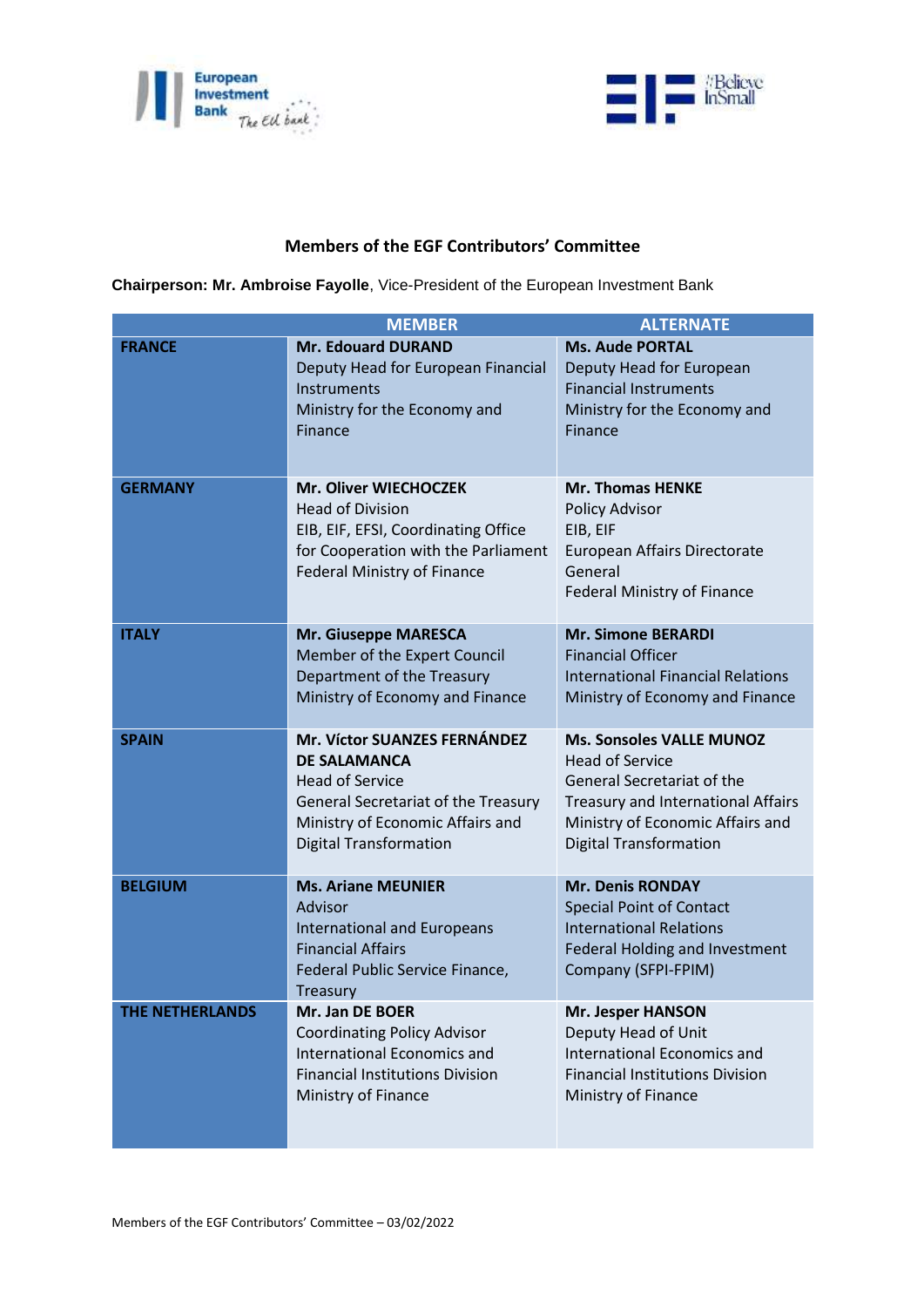



|                 | <b>MEMBER</b>                                                                                                                                                                                         | <b>ALTERNATE</b>                                                                                                                                                                                   |
|-----------------|-------------------------------------------------------------------------------------------------------------------------------------------------------------------------------------------------------|----------------------------------------------------------------------------------------------------------------------------------------------------------------------------------------------------|
| <b>POLAND</b>   | <b>Mr. Tomasz SKURZEWSKI</b><br><b>Deputy Director</b><br><b>International Cooperation</b><br>Department<br>Ministry of Finance                                                                       | <b>Mr. Artur KAWALER</b><br><b>Director</b><br><b>Economic Policy Support</b><br>Department<br>Ministry of Finance                                                                                 |
| <b>SWEDEN</b>   | Ms. Kristina Åkesson<br>Senior Adviser<br><b>International Department</b><br>Ministry of Finance                                                                                                      | Mr. Daniel SUNESSON<br>Deputy Director General and Head<br>of Division<br>Division for International Financial<br>Institutions<br>Ministry of Finance                                              |
| <b>DENMARK</b>  | Mr. Thomas Tolstrup JENSEN<br><b>Special Adviser</b><br><b>Financial Affairs</b><br>Ministry of Industry, Business and<br><b>Financial Affairs</b>                                                    |                                                                                                                                                                                                    |
| <b>AUSTRIA</b>  | Ms. Agnieszka JEDNORALSKA<br>Policy Advisor<br>DG Economic Policy, Financial<br><b>Markets and Customs Duties</b><br>Ministry of Finance                                                              | <b>Ms. Viola NELLESSEN</b><br>Economist<br>European and International<br><b>Stability Mechanisms</b><br>Ministry of Finance                                                                        |
| <b>FINLAND</b>  | Mr. Arto ENO<br><b>Financial Counsellor</b><br><b>International Financial Affairs</b><br>Ministry of Finance                                                                                          | Mr. Jouni SINIVOURI<br><b>Financial Counsellor</b><br><b>International Financial Affairs</b><br>Ministry of Finance                                                                                |
| <b>GREECE</b>   | Mr. Achilleas TZIMAS<br>Deputy Head of Directorate<br><b>EU Affairs and International</b><br><b>Relations Directorate</b><br>Ministry of Finance                                                      | <b>Ms. Pavlina SPANOU</b><br>Officer<br><b>EU Affairs and International</b><br><b>Relations Directorate</b><br>Ministry of Finance                                                                 |
| <b>PORTUGAL</b> | <b>Ms. Ana BARRETO</b><br><b>Head of Department for</b><br>Cooperation and International<br><b>Affairs</b><br>Office for Economic Policy and<br>International Affairs (GPEARI)<br>Ministry of Finance | <b>Ms. Catarina GUSMAO</b><br>Advisor<br>Department for Cooperation and<br><b>International Affairs</b><br>Office for Economic Policy and<br>International Affairs (GPEARI)<br>Ministry of Finance |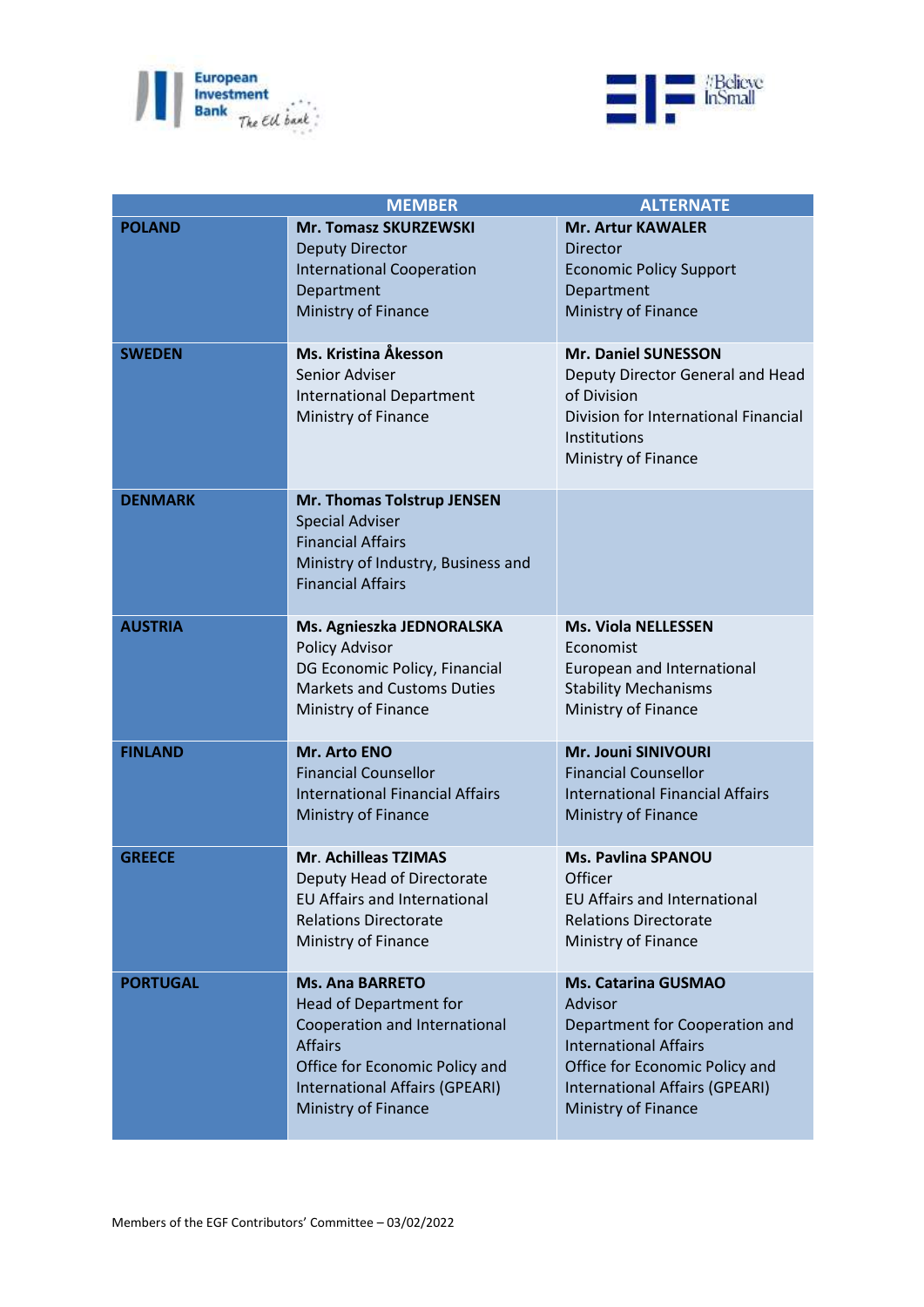



| <b>MEMBER</b>     |                                             | <b>ALTERNATE</b>                            |
|-------------------|---------------------------------------------|---------------------------------------------|
| <b>IRELAND</b>    | <b>Ms. Niamh MCGUIRE</b>                    |                                             |
|                   | <b>Assistant Principal</b>                  |                                             |
|                   | <b>International Finance and Climate</b>    |                                             |
|                   | <b>Division</b>                             |                                             |
|                   | Department of Finance                       |                                             |
| <b>CROATIA</b>    | Mr. Goran CVEK                              |                                             |
|                   | Senior Expert Adviser                       |                                             |
|                   | Sector for EU and International             |                                             |
|                   | <b>Financial Relations</b>                  |                                             |
|                   | Ministry of Finance                         |                                             |
| <b>SLOVAKIA</b>   | <b>Mr. Martin SPIRITZA</b>                  | <b>Mr. Marek ROCKAR</b>                     |
|                   | Director                                    | <b>General Counsellor</b>                   |
|                   | Department of Financial                     | Department of Financial                     |
|                   | Instruments and International               | Instruments and International               |
|                   | Institutions                                | Institutions                                |
|                   | Ministry of Finance                         | Ministry of Finance                         |
|                   |                                             |                                             |
| <b>SLOVENIA</b>   | Mr. Martin ZDOVC                            |                                             |
|                   | Secretary                                   |                                             |
|                   | <b>International and Economic Affairs</b>   |                                             |
|                   | <b>Division</b>                             |                                             |
|                   | Ministry of Finance                         |                                             |
| <b>BULGARIA</b>   | <b>Ms. Rositsa DIMITROVA</b>                | <b>Ms. Milena BLAGOEVA</b>                  |
|                   | <b>State Expert</b>                         | Head of European Financial                  |
|                   | <b>European Financial Institutions</b>      | <b>Institutions Division</b>                |
|                   | <b>Division</b>                             | <b>International Financial Institutions</b> |
|                   | <b>International Financial Institutions</b> | Directorate                                 |
|                   | Directorate                                 | Ministry of Finance                         |
|                   | Ministry of Finance                         |                                             |
| <b>LITHUANIA</b>  | Ms. Dovilė JASAITIENĖ                       | <b>Ms. Agne KAZLAUSKAITE</b>                |
|                   | <b>Head of the International Affairs</b>    | Head of the Financial Instruments           |
|                   | <b>Division</b>                             | <b>Division</b>                             |
|                   | <b>EU</b> and International Affairs         | <b>Investment Department</b>                |
|                   | Department                                  | Ministry of Finance                         |
|                   | Ministry of Finance                         |                                             |
|                   |                                             |                                             |
| <b>LUXEMBOURG</b> | <b>Mr. Marco GOELER</b>                     | Mr. Juan RUBIO                              |
|                   | Deputy Director, Member of the              | Advisor                                     |
|                   | <b>Board of Directors</b>                   | Multilateral Affairs, Development           |
|                   | SNCI - Société Nationale de Crédit          | Aid and Compliance                          |
|                   | et d'Investissement                         | Ministry of Finance                         |